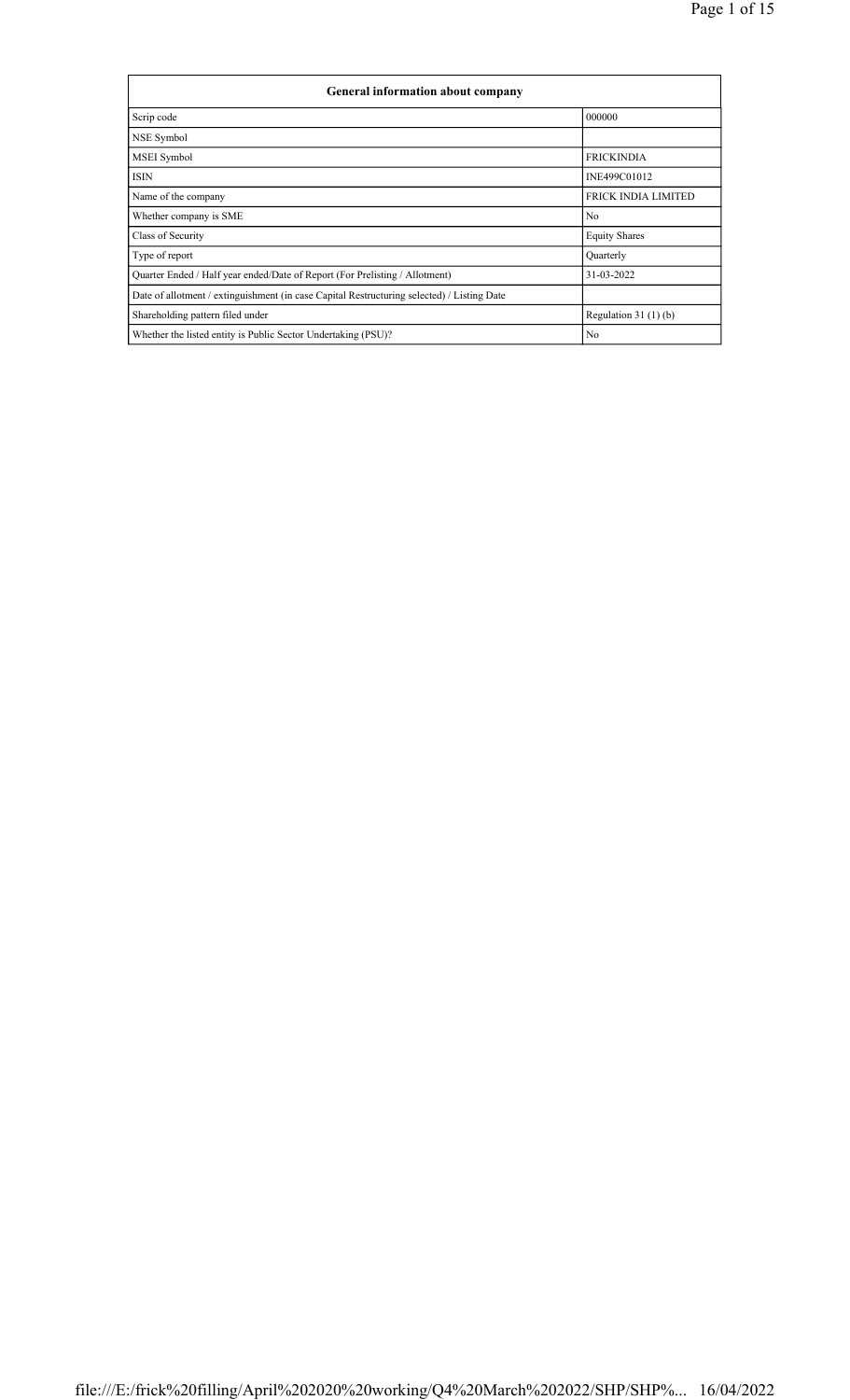|                | <b>Declaration</b>                                                                        |                |                                |                       |                            |  |  |
|----------------|-------------------------------------------------------------------------------------------|----------------|--------------------------------|-----------------------|----------------------------|--|--|
| Sr.<br>No.     | Particular                                                                                | Yes/No         | Promoter and<br>Promoter Group | Public<br>shareholder | Non Promoter-Non<br>Public |  |  |
|                | Whether the Listed Entity has issued any partly paid up<br>shares?                        | N <sub>0</sub> | N <sub>0</sub>                 | N <sub>0</sub>        | N <sub>0</sub>             |  |  |
| $\overline{2}$ | Whether the Listed Entity has issued any Convertible<br>Securities?                       | No             | No                             | N <sub>0</sub>        | N <sub>0</sub>             |  |  |
| 3              | Whether the Listed Entity has issued any Warrants?                                        | N <sub>0</sub> | N <sub>0</sub>                 | N <sub>0</sub>        | N <sub>0</sub>             |  |  |
| $\overline{4}$ | Whether the Listed Entity has any shares against which<br>depository receipts are issued? | N <sub>0</sub> | N <sub>0</sub>                 | N <sub>0</sub>        | N <sub>0</sub>             |  |  |
| 5              | Whether the Listed Entity has any shares in locked-in?                                    | N <sub>0</sub> | N <sub>0</sub>                 | N <sub>0</sub>        | N <sub>0</sub>             |  |  |
| 6              | Whether any shares held by promoters are pledge or<br>otherwise encumbered?               | N <sub>0</sub> | N <sub>0</sub>                 |                       |                            |  |  |
| $\overline{7}$ | Whether company has equity shares with differential<br>voting rights?                     | No             | N <sub>0</sub>                 | N <sub>0</sub>        | N <sub>0</sub>             |  |  |
| 8              | Whether the listed entity has any significant beneficial<br>owner?                        | N <sub>0</sub> |                                |                       |                            |  |  |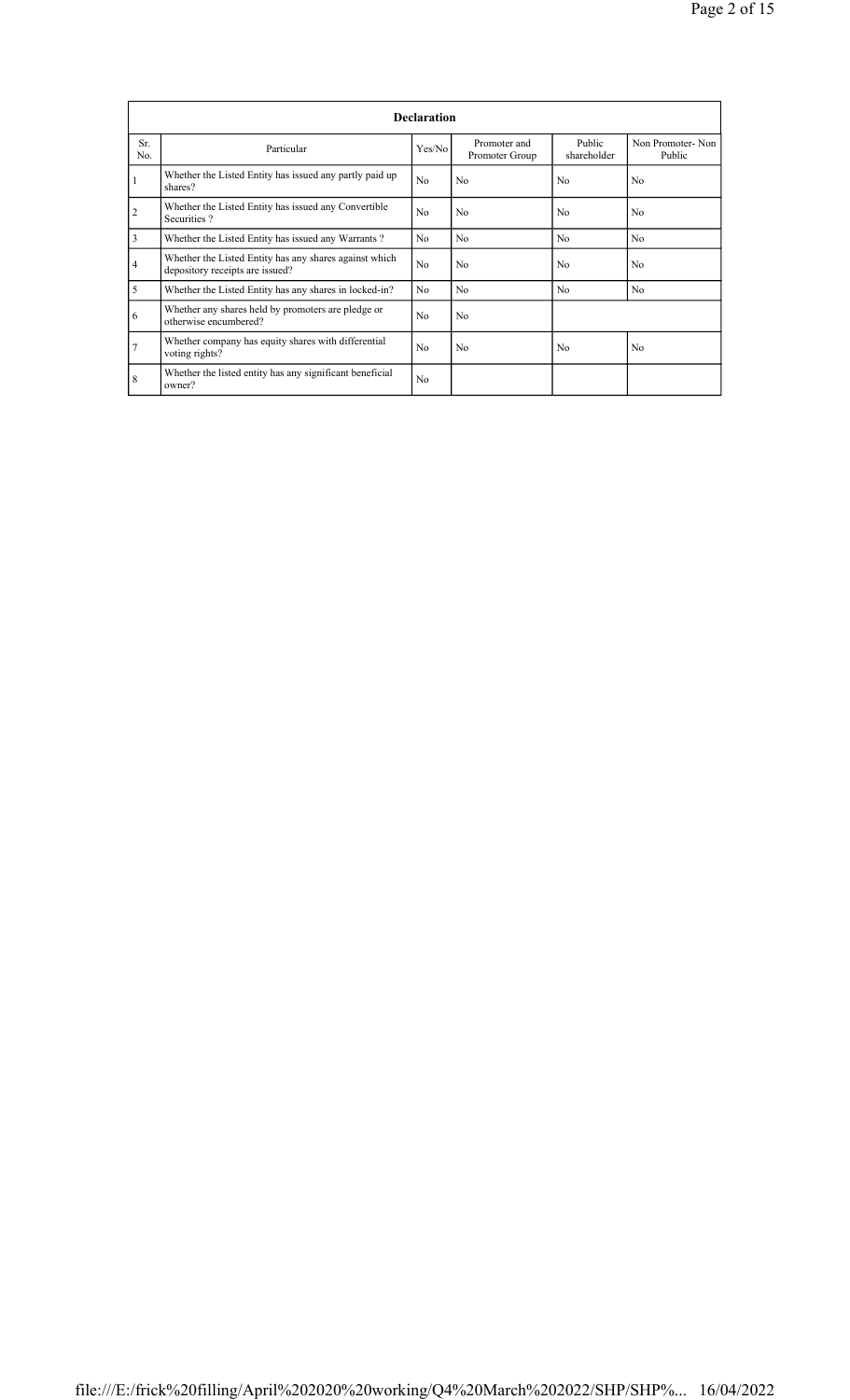|                 | Table I - Summary Statement holding of specified securities |                                  |                                                  |                                         |                                                     |                                                       |                                                                                                                      |                                                                  |               |        |                      |
|-----------------|-------------------------------------------------------------|----------------------------------|--------------------------------------------------|-----------------------------------------|-----------------------------------------------------|-------------------------------------------------------|----------------------------------------------------------------------------------------------------------------------|------------------------------------------------------------------|---------------|--------|----------------------|
|                 |                                                             |                                  | No. of                                           | No. Of<br>Partly                        | No. Of                                              | Total<br>nos.                                         | Shareholding as a<br>% of total no. of<br>shares (calculated<br>as per SCRR,<br>1957) (VIII) As a<br>% of $(A+B+C2)$ | Number of Voting Rights held in<br>each class of securities (IX) |               |        |                      |
| Category<br>(1) | Category of<br>shareholder<br>(II)                          | Nos. Of<br>shareholders<br>(III) | fully paid<br>up equity<br>shares<br>held $(IV)$ | paid-up<br>equity<br>shares<br>held (V) | shares<br>underlying<br>Depository<br>Receipts (VI) | shares<br>held<br>$(VII) =$<br>$(IV)+(V)$<br>$+ (VI)$ |                                                                                                                      | No of Voting (XIV)<br>Rights                                     |               |        | Total as a<br>$%$ of |
|                 |                                                             |                                  |                                                  |                                         |                                                     |                                                       |                                                                                                                      | Class<br>eg: $X$                                                 | Class<br>eg:y | Total  | $(A+B+C)$            |
| (A)             | Promoter &<br>Promoter<br>Group                             | 10                               | 383538                                           |                                         |                                                     | 383538                                                | 63.93                                                                                                                | 383538                                                           |               | 383538 | 63.93                |
| (B)             | Public                                                      | 2120                             | 216437                                           |                                         |                                                     | 216437                                                | 36.07                                                                                                                | 216437                                                           |               | 216437 | 36.07                |
| (C)             | Non<br>Promoter-<br>Non Public                              |                                  |                                                  |                                         |                                                     |                                                       |                                                                                                                      |                                                                  |               |        |                      |
| (C1)            | <b>Shares</b><br>underlying<br><b>DRs</b>                   |                                  |                                                  |                                         |                                                     |                                                       |                                                                                                                      |                                                                  |               |        |                      |
| (C2)            | Shares held<br>by<br>Employee<br>Trusts                     |                                  |                                                  |                                         |                                                     |                                                       |                                                                                                                      |                                                                  |               |        |                      |
|                 | Total                                                       | 2130                             | 599975                                           |                                         |                                                     | 599975                                                | 100                                                                                                                  | 599975                                                           |               | 599975 | 100                  |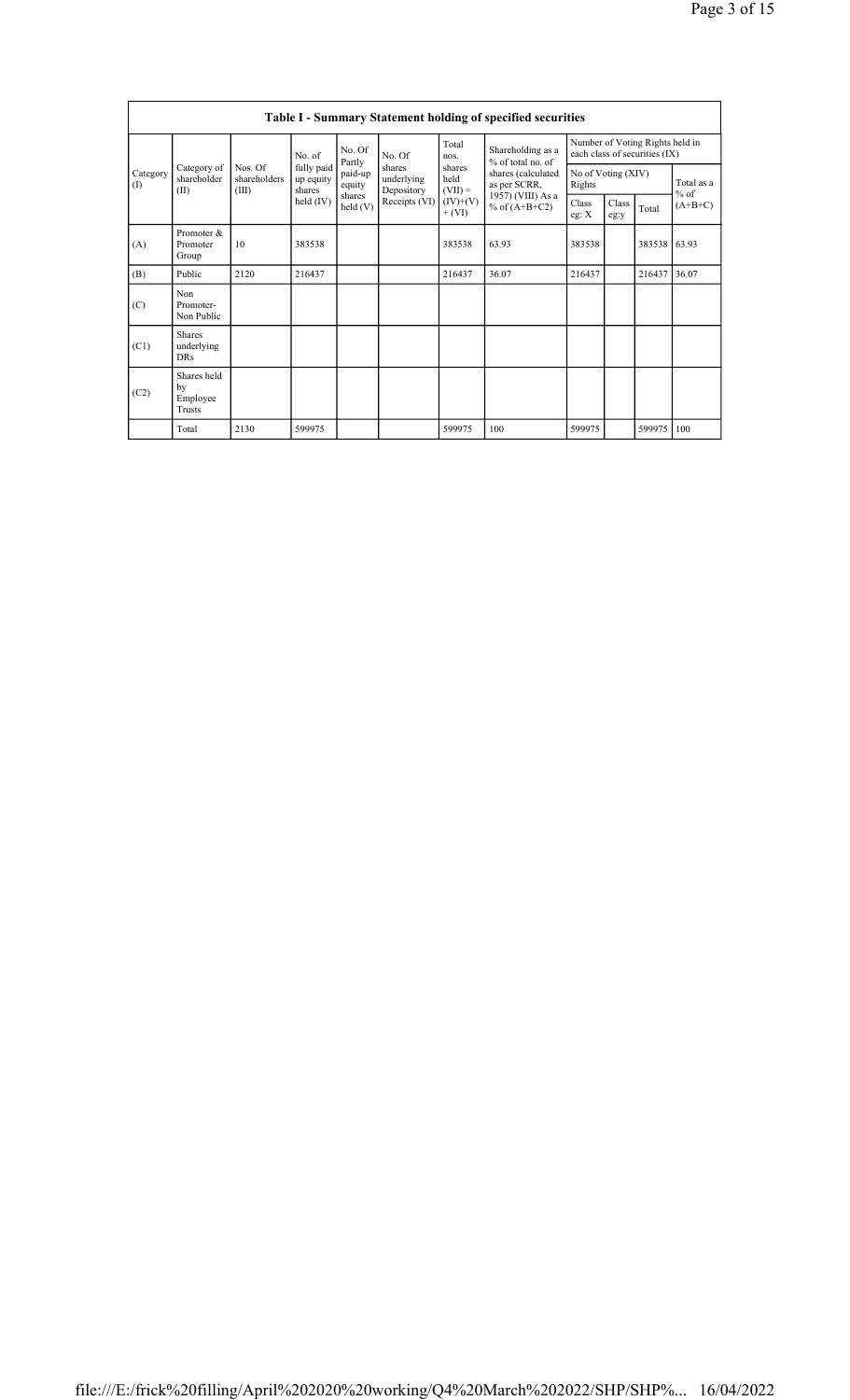|                 | Table I - Summary Statement holding of specified securities                  |                                                        |                                       |                                                                                                               |                                                                                                            |                                          |                                               |                                                                               |                                                 |                                       |
|-----------------|------------------------------------------------------------------------------|--------------------------------------------------------|---------------------------------------|---------------------------------------------------------------------------------------------------------------|------------------------------------------------------------------------------------------------------------|------------------------------------------|-----------------------------------------------|-------------------------------------------------------------------------------|-------------------------------------------------|---------------------------------------|
| Category<br>(I) | No. Of<br><b>Shares</b><br>Category of<br>shareholder<br>Outstanding<br>(II) | Underlying                                             | No. of<br><b>Shares</b><br>Underlying | No. Of Shares<br>Underlying<br>Outstanding<br>convertible<br>securities and<br>No. Of<br>Warrants (Xi)<br>(a) | Shareholding, as<br>a % assuming full<br>conversion of<br>convertible<br>securities (as a<br>percentage of | Number of<br>Locked in<br>shares $(XII)$ |                                               | Number of<br><b>Shares</b><br>pledged or<br>otherwise<br>encumbered<br>(XIII) |                                                 | Number of<br>equity shares<br>held in |
|                 |                                                                              | convertible<br>Warrants<br>securities $(X)$<br>$(X_i)$ | Outstanding                           |                                                                                                               | diluted share<br>capital) $(XI)$ =<br>(VII)+(X) As a $\%$<br>of $(A+B+C2)$                                 | No.<br>(a)                               | As a $%$<br>of total<br>Shares<br>held<br>(b) | No.<br>(a)                                                                    | As a %<br>of total<br><b>Shares</b><br>held (b) | dematerialized<br>form $(XIV)$        |
| (A)             | Promoter &<br>Promoter<br>Group                                              |                                                        |                                       |                                                                                                               | 63.93                                                                                                      |                                          |                                               |                                                                               |                                                 | 383538                                |
| (B)             | Public                                                                       |                                                        |                                       |                                                                                                               | 36.07                                                                                                      |                                          |                                               |                                                                               |                                                 | 170565                                |
| (C)             | <b>Non</b><br>Promoter-<br>Non Public                                        |                                                        |                                       |                                                                                                               |                                                                                                            |                                          |                                               |                                                                               |                                                 |                                       |
| (C1)            | <b>Shares</b><br>underlying<br><b>DRs</b>                                    |                                                        |                                       |                                                                                                               |                                                                                                            |                                          |                                               |                                                                               |                                                 |                                       |
| (C2)            | Shares held<br>by<br>Employee<br>Trusts                                      |                                                        |                                       |                                                                                                               |                                                                                                            |                                          |                                               |                                                                               |                                                 |                                       |
|                 | Total                                                                        |                                                        |                                       |                                                                                                               | 100                                                                                                        |                                          |                                               |                                                                               |                                                 | 554103                                |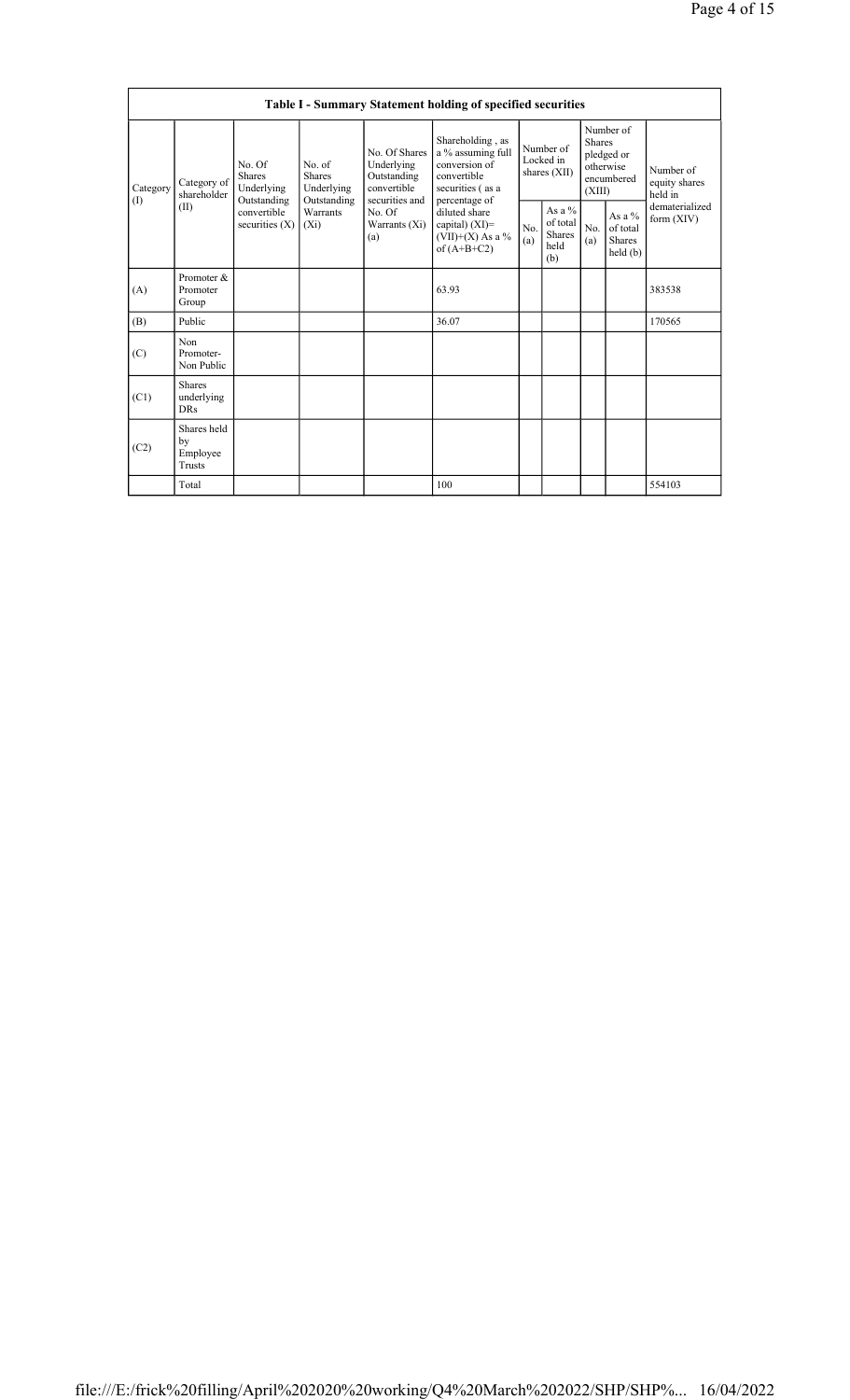|                                                                                         | Table II - Statement showing shareholding pattern of the Promoter and Promoter Group                                |                                  |                                              |                                 |                                                |                                         |                                                              |                              |               |                                                                  |                                |
|-----------------------------------------------------------------------------------------|---------------------------------------------------------------------------------------------------------------------|----------------------------------|----------------------------------------------|---------------------------------|------------------------------------------------|-----------------------------------------|--------------------------------------------------------------|------------------------------|---------------|------------------------------------------------------------------|--------------------------------|
|                                                                                         |                                                                                                                     |                                  | No. of                                       | No. Of<br>Partly                | No. Of                                         | Total<br>nos.                           | Shareholding<br>as a % of total                              |                              |               | Number of Voting Rights held in<br>each class of securities (IX) |                                |
| Sr.                                                                                     | Category & Name<br>of the Shareholders<br>$($ I                                                                     | Nos. Of<br>shareholders<br>(III) | fully<br>paid up<br>equity<br>shares<br>held | paid-<br>up<br>equity<br>shares | shares<br>underlying<br>Depository<br>Receipts | shares<br>held<br>$(VII) =$<br>$(IV)^+$ | no. of shares<br>(calculated as<br>per SCRR,<br>1957) (VIII) | No of Voting (XIV)<br>Rights |               |                                                                  | Total<br>as a %<br>of<br>Total |
|                                                                                         |                                                                                                                     |                                  | (IV)                                         | held<br>(V)                     | (VI)                                           | $(V)$ +<br>(VI)                         | As a % of<br>$(A+B+C2)$                                      | Class<br>eg: $X$             | Class<br>eg:y | Total                                                            | Voting<br>rights               |
| A                                                                                       | Table II - Statement showing shareholding pattern of the Promoter and Promoter Group                                |                                  |                                              |                                 |                                                |                                         |                                                              |                              |               |                                                                  |                                |
| (1)                                                                                     | Indian                                                                                                              |                                  |                                              |                                 |                                                |                                         |                                                              |                              |               |                                                                  |                                |
| (a)                                                                                     | Individuals/Hindu<br>undivided Family                                                                               | 8                                | 251672                                       |                                 |                                                | 251672                                  | 41.95                                                        | 251672                       |               | 251672                                                           | 41.95                          |
| (d)                                                                                     | Any Other<br>(specify)                                                                                              | $\mathbf{1}$                     | 11865                                        |                                 |                                                | 11865                                   | 1.98                                                         | 11865                        |               | 11865                                                            | 1.98                           |
| Sub-Total (A)<br>(1)                                                                    |                                                                                                                     | 9                                | 263537                                       |                                 |                                                | 263537                                  | 43.92                                                        | 263537                       |               | 263537                                                           | 43.92                          |
| (2)                                                                                     | Foreign                                                                                                             |                                  |                                              |                                 |                                                |                                         |                                                              |                              |               |                                                                  |                                |
| (a)                                                                                     | Individuals<br>(NonResident<br>Individuals/<br>Foreign<br>Individuals)                                              | 1                                | 120001                                       |                                 |                                                | 120001                                  | 20                                                           | 120001                       |               | 120001                                                           | 20                             |
| Sub-Total (A)<br>(2)                                                                    |                                                                                                                     | 1                                | 120001                                       |                                 |                                                | 120001                                  | 20                                                           | 120001                       |               | 120001                                                           | 20                             |
| Total<br>Shareholding<br>of Promoter<br>and Promoter<br>Group $(A)=$<br>$(A)(1)+(A)(2)$ |                                                                                                                     | 10                               | 383538                                       |                                 |                                                | 383538                                  | 63.93                                                        | 383538                       |               | 383538                                                           | 63.93                          |
| B                                                                                       | Table III - Statement showing shareholding pattern of the Public shareholder                                        |                                  |                                              |                                 |                                                |                                         |                                                              |                              |               |                                                                  |                                |
| (1)                                                                                     | Institutions                                                                                                        |                                  |                                              |                                 |                                                |                                         |                                                              |                              |               |                                                                  |                                |
| (g)                                                                                     | Insurance<br>Companies                                                                                              | 3                                | 28500                                        |                                 |                                                | 28500                                   | 4.75                                                         | 28500                        |               | 28500                                                            | 4.75                           |
| Sub-Total (B)<br>(1)                                                                    |                                                                                                                     | 3                                | 28500                                        |                                 |                                                | 28500                                   | 4.75                                                         | 28500                        |               | 28500                                                            | 4.75                           |
| (3)                                                                                     | Non-institutions                                                                                                    |                                  |                                              |                                 |                                                |                                         |                                                              |                              |               |                                                                  |                                |
| (a(i))                                                                                  | Individuals -<br>i.Individual<br>shareholders<br>holding nominal<br>share capital up to<br>Rs. 2 lakhs.             | 2029                             | 133156                                       |                                 |                                                | 133156                                  | 22.19                                                        | 133156                       |               | 133156 22.19                                                     |                                |
| (a(ii))                                                                                 | Individuals - ii.<br>Individual<br>shareholders<br>holding nominal<br>share capital in<br>excess of Rs. 2<br>lakhs. | 1                                | 32364                                        |                                 |                                                | 32364                                   | 5.39                                                         | 32364                        |               | 32364                                                            | 5.39                           |
| (e)                                                                                     | Any Other<br>(specify)                                                                                              | 87                               | 22417                                        |                                 |                                                | 22417                                   | 3.74                                                         | 22417                        |               | 22417                                                            | 3.74                           |
| Sub-Total (B)<br>(3)                                                                    |                                                                                                                     | 2117                             | 187937                                       |                                 |                                                | 187937                                  | 31.32                                                        | 187937                       |               | 187937                                                           | 31.32                          |
| <b>Total Public</b><br>Shareholding<br>$(B)= (B)(1) +$<br>$(B)(2)+(B)(3)$               |                                                                                                                     | 2120                             | 216437                                       |                                 |                                                | 216437                                  | 36.07                                                        | 216437                       |               | 216437 36.07                                                     |                                |
| $\mathbf C$                                                                             | Table IV - Statement showing shareholding pattern of the Non Promoter- Non Public shareholder                       |                                  |                                              |                                 |                                                |                                         |                                                              |                              |               |                                                                  |                                |
| Total<br>$(A+B+C2)$                                                                     |                                                                                                                     | 2130                             | 599975                                       |                                 |                                                | 599975                                  | 100                                                          | 599975                       |               | 599975                                                           | 100                            |
| Total<br>$(A+B+C)$                                                                      |                                                                                                                     | 2130                             | 599975                                       |                                 |                                                | 599975                                  | 100                                                          | 599975                       |               | 599975                                                           | 100                            |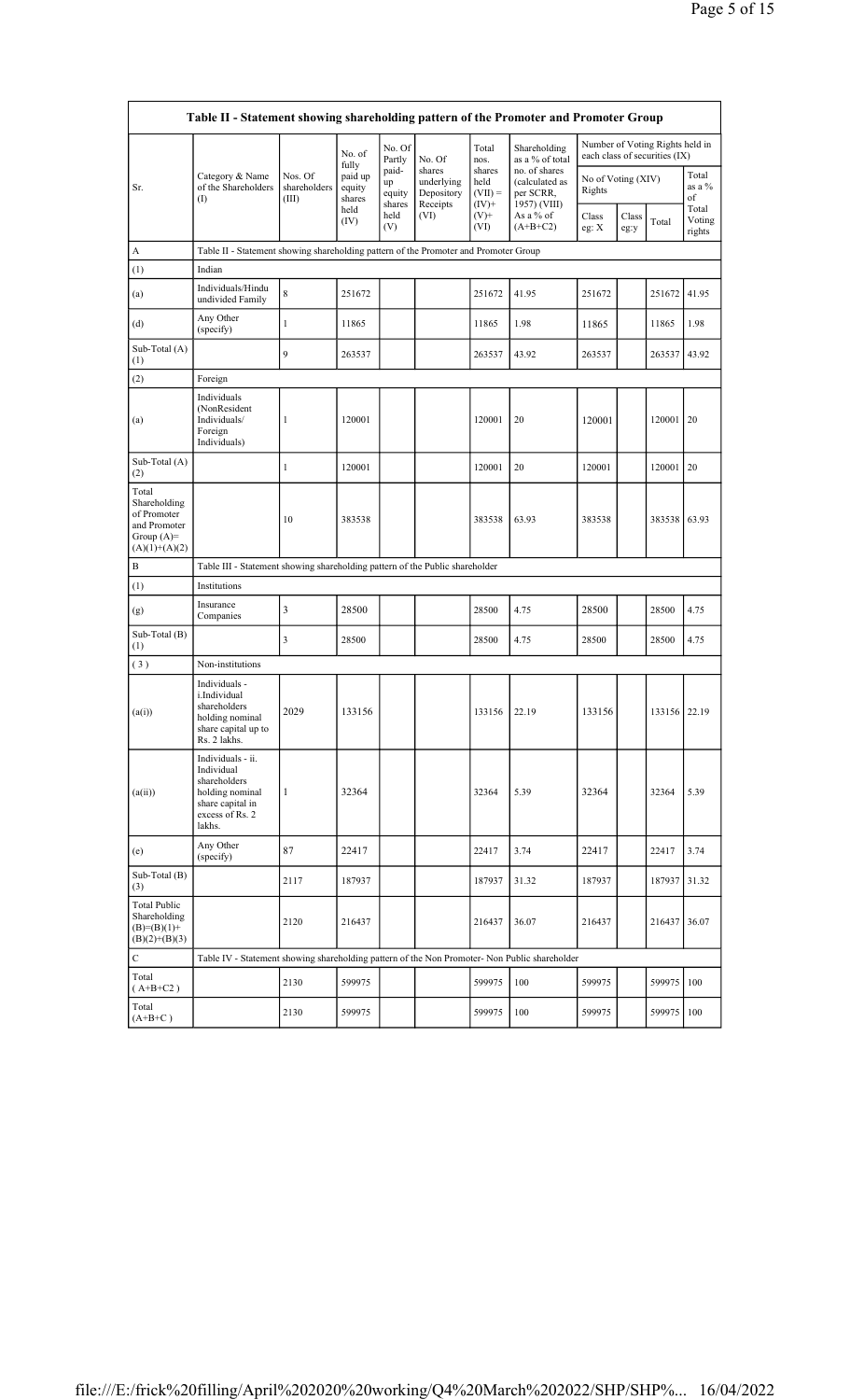| Table II - Statement showing shareholding pattern of the Promoter and Promoter Group   |                                            |                              |                                                           |                                                                                                                       |                                        |                                             |                                                                               |                                                  |                                       |
|----------------------------------------------------------------------------------------|--------------------------------------------|------------------------------|-----------------------------------------------------------|-----------------------------------------------------------------------------------------------------------------------|----------------------------------------|---------------------------------------------|-------------------------------------------------------------------------------|--------------------------------------------------|---------------------------------------|
| Sr.                                                                                    | No. Of Shares<br>Underlying<br>Outstanding | No. of Shares<br>Underlying  | No. Of Shares<br>Underlying<br>Outstanding<br>convertible | Shareholding, as a<br>% assuming full<br>conversion of<br>convertible<br>securities (as a                             | Number of<br>Locked in<br>shares (XII) |                                             | Number of<br><b>Shares</b><br>pledged or<br>otherwise<br>encumbered<br>(XIII) |                                                  | Number of<br>equity shares<br>held in |
|                                                                                        | convertible<br>securities $(X)$            | Outstanding<br>Warrants (Xi) | No. Of<br>Warrants (Xi)<br>(a)                            | securities and<br>percentage of diluted<br>share capital) (XI)=<br>No.<br>(VII)+ $(X)$ As a % of<br>(a)<br>$(A+B+C2)$ |                                        | As a %<br>of total<br>Shares<br>held<br>(b) | No.<br>(a)                                                                    | As a $%$<br>of total<br><b>Shares</b><br>held(b) | dematerialized<br>form $(XIV)$        |
| A                                                                                      |                                            |                              |                                                           | Table II - Statement showing shareholding pattern of the Promoter and Promoter Group                                  |                                        |                                             |                                                                               |                                                  |                                       |
| (1)                                                                                    | Indian                                     |                              |                                                           |                                                                                                                       |                                        |                                             |                                                                               |                                                  |                                       |
| (a)                                                                                    |                                            |                              |                                                           | 41.95                                                                                                                 |                                        |                                             |                                                                               |                                                  | 251672                                |
| (d)                                                                                    |                                            |                              |                                                           | 1.98                                                                                                                  |                                        |                                             |                                                                               |                                                  | 11865                                 |
| Sub-Total (A)<br>(1)                                                                   |                                            |                              |                                                           | 43.92                                                                                                                 |                                        |                                             |                                                                               |                                                  | 263537                                |
| (2)                                                                                    | Foreign                                    |                              |                                                           |                                                                                                                       |                                        |                                             |                                                                               |                                                  |                                       |
| (a)                                                                                    |                                            |                              |                                                           | 20                                                                                                                    |                                        |                                             |                                                                               |                                                  | 120001                                |
| Sub-Total (A)<br>(2)                                                                   |                                            |                              |                                                           | 20                                                                                                                    |                                        |                                             |                                                                               |                                                  | 120001                                |
| Total<br>Shareholding of<br>Promoter and<br>Promoter<br>Group $(A)=A)$<br>$(1)+(A)(2)$ |                                            |                              |                                                           | 63.93                                                                                                                 |                                        |                                             |                                                                               |                                                  | 383538                                |
| B                                                                                      |                                            |                              |                                                           | Table III - Statement showing shareholding pattern of the Public shareholder                                          |                                        |                                             |                                                                               |                                                  |                                       |
| (1)                                                                                    | Institutions                               |                              |                                                           |                                                                                                                       |                                        |                                             |                                                                               |                                                  |                                       |
| (g)                                                                                    |                                            |                              |                                                           | 4.75                                                                                                                  |                                        |                                             |                                                                               |                                                  | 28500                                 |
| Sub-Total $(B)$<br>(1)                                                                 |                                            |                              |                                                           | 4.75                                                                                                                  |                                        |                                             |                                                                               |                                                  | 28500                                 |
| (3)                                                                                    | Non-institutions                           |                              |                                                           |                                                                                                                       |                                        |                                             |                                                                               |                                                  |                                       |
| (a(i))                                                                                 |                                            |                              |                                                           | 22.19                                                                                                                 |                                        |                                             |                                                                               |                                                  | 87509                                 |
| (a(ii))                                                                                |                                            |                              |                                                           | 5.39                                                                                                                  |                                        |                                             |                                                                               |                                                  | 32364                                 |
| (e)                                                                                    |                                            |                              |                                                           | 3.74                                                                                                                  |                                        |                                             |                                                                               |                                                  | 22192                                 |
| Sub-Total (B)<br>(3)                                                                   |                                            |                              |                                                           | 31.32                                                                                                                 |                                        |                                             |                                                                               |                                                  | 142065                                |
| <b>Total Public</b><br>Shareholding<br>$(B)=(B)(1)+(B)$<br>$(2)+(B)(3)$                |                                            |                              |                                                           | 36.07                                                                                                                 |                                        |                                             |                                                                               |                                                  | 170565                                |
| $\mathbf C$                                                                            |                                            |                              |                                                           | Table IV - Statement showing shareholding pattern of the Non Promoter- Non Public shareholder                         |                                        |                                             |                                                                               |                                                  |                                       |
| Total<br>$(A+B+C2)$                                                                    |                                            |                              |                                                           | 100                                                                                                                   |                                        |                                             |                                                                               |                                                  | 554103                                |
| Total<br>$(A+B+C)$                                                                     |                                            |                              |                                                           | 100                                                                                                                   |                                        |                                             |                                                                               |                                                  | 554103                                |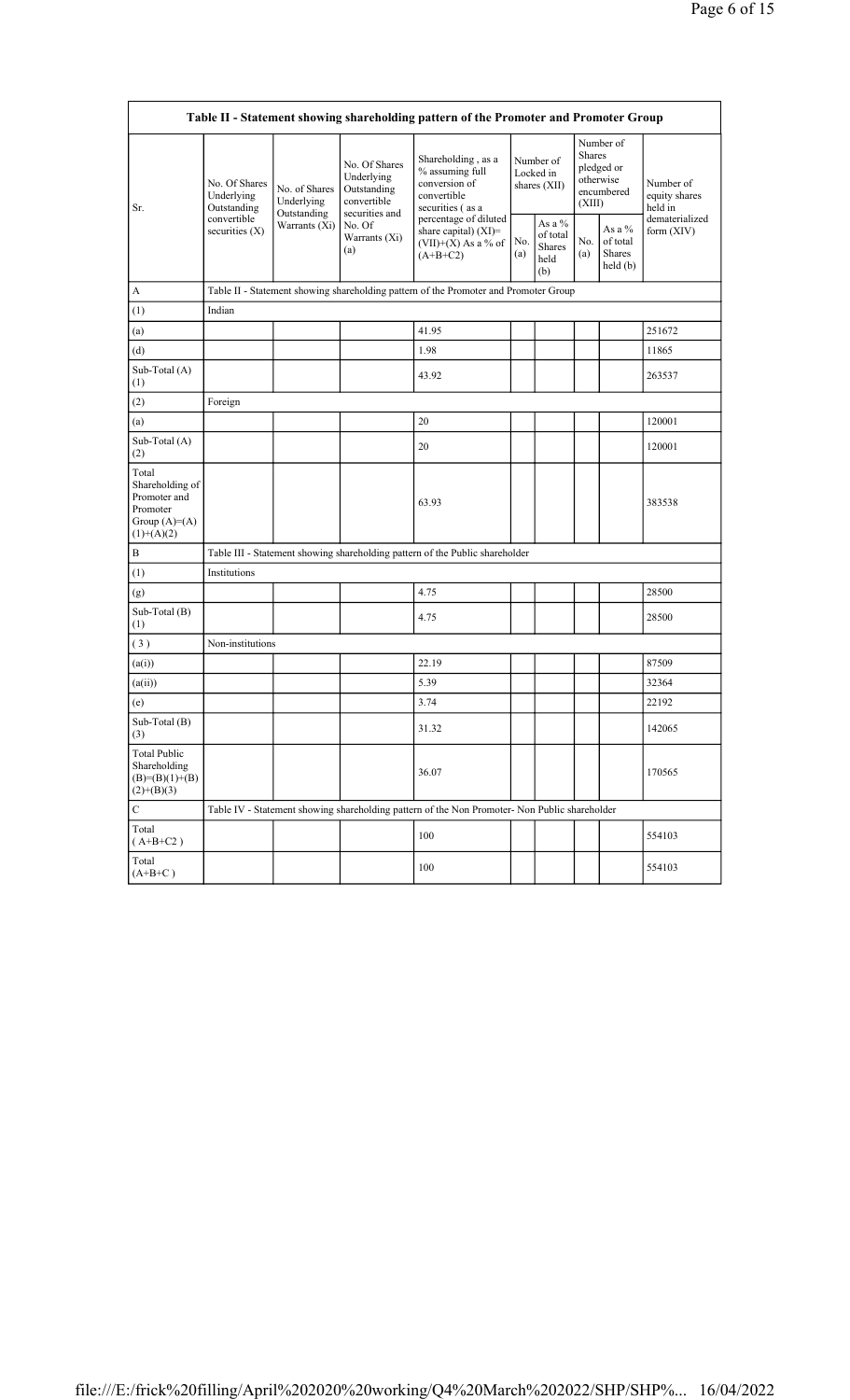|                                                                                                                                                                                              |                                 |                                                               | Individuals/Hindu undivided Family |                                            |                        |                                        |                               |
|----------------------------------------------------------------------------------------------------------------------------------------------------------------------------------------------|---------------------------------|---------------------------------------------------------------|------------------------------------|--------------------------------------------|------------------------|----------------------------------------|-------------------------------|
| Searial No.                                                                                                                                                                                  | $\mathbf{1}$                    | $\overline{2}$                                                | $\mathfrak{Z}$                     | 4                                          | 5                      | 6                                      | $\tau$                        |
| Name of the<br>Shareholders (I)                                                                                                                                                              | <b>JASMOHAN</b><br><b>SINGH</b> | <b>JASLEENKAUR</b><br><b>G DHODY</b>                          | <b>GURLEEN</b><br><b>KAUR</b>      | <b>GUR</b><br><b>MOHAN</b><br><b>SINGH</b> | JAGMIT<br><b>SINGH</b> | LALI<br><b>SARBJIT</b><br><b>SINGH</b> | <b>GURMIT</b><br><b>SINGH</b> |
| PAN(II)                                                                                                                                                                                      | AAKPS4651B                      | ADUPD7802Q                                                    | AHHPK7395N                         | AODPS8859J                                 | AAAPS9578B             | APNPS9840N                             | AAKPS1825R                    |
| No. of fully paid<br>up equity shares<br>held (IV)                                                                                                                                           | 218210                          | 9835                                                          | 3300                               | 2801                                       | 4675                   | 3551                                   | 5375                          |
| No. Of Partly paid-<br>up equity shares<br>held (V)                                                                                                                                          |                                 |                                                               |                                    |                                            |                        |                                        |                               |
| No. Of shares<br>underlying<br>Depository<br>Receipts (VI)                                                                                                                                   |                                 |                                                               |                                    |                                            |                        |                                        |                               |
| Total nos. shares<br>held $(VII) = (IV) +$<br>(V)+ (VI)                                                                                                                                      | 218210                          | 9835                                                          | 3300                               | 2801                                       | 4675                   | 3551                                   | 5375                          |
| Shareholding as a<br>% of total no. of<br>shares (calculated<br>as per SCRR,<br>1957) (VIII) As a<br>% of $(A+B+C2)$                                                                         | 36.37                           | 1.64                                                          | 0.55                               | 0.47                                       | 0.78                   | 0.59                                   | 0.9                           |
|                                                                                                                                                                                              |                                 | Number of Voting Rights held in each class of securities (IX) |                                    |                                            |                        |                                        |                               |
| Class eg: $X$                                                                                                                                                                                | 218210                          | 9835                                                          | 3300                               | 2801                                       | 4675                   | 3551                                   | 5375                          |
| Class eg:y                                                                                                                                                                                   |                                 |                                                               |                                    |                                            |                        |                                        |                               |
| Total                                                                                                                                                                                        | 218210                          | 9835                                                          | 3300                               | 2801                                       | 4675                   | 3551                                   | 5375                          |
| Total as a % of<br><b>Total Voting rights</b>                                                                                                                                                | 36.37                           | 1.64                                                          | 0.55                               | 0.47                                       | 0.78                   | 0.59                                   | 0.9                           |
| No. Of Shares<br>Underlying<br>Outstanding<br>convertible<br>securities $(X)$                                                                                                                |                                 |                                                               |                                    |                                            |                        |                                        |                               |
| No. of Shares<br>Underlying<br>Outstanding<br>Warrants (Xi)                                                                                                                                  |                                 |                                                               |                                    |                                            |                        |                                        |                               |
| No. Of Shares<br>Underlying<br>Outstanding<br>convertible<br>securities and No.<br>Of Warrants (Xi)<br>(a)                                                                                   |                                 |                                                               |                                    |                                            |                        |                                        |                               |
| Shareholding, as a<br>% assuming full<br>conversion of<br>convertible<br>securities (as a<br>percentage of<br>diluted share<br>capital) $(XI) = (VII)$<br>$+(Xi)(a)$ As a % of<br>$(A+B+C2)$ | 36.37                           | 1.64                                                          | 0.55                               | 0.47                                       | 0.78                   | 0.59                                   | 0.9                           |
| Number of Locked in shares (XII)                                                                                                                                                             |                                 |                                                               |                                    |                                            |                        |                                        |                               |
| No. (a)                                                                                                                                                                                      |                                 |                                                               |                                    |                                            |                        |                                        |                               |
| As a % of total<br>Shares held (b)                                                                                                                                                           |                                 |                                                               |                                    |                                            |                        |                                        |                               |
|                                                                                                                                                                                              |                                 | Number of Shares pledged or otherwise encumbered (XIII)       |                                    |                                            |                        |                                        |                               |
| No. $(a)$<br>As a % of total<br>Shares held (b)                                                                                                                                              |                                 |                                                               |                                    |                                            |                        |                                        |                               |
| Number of equity<br>shares held in<br>dematerialized<br>form (XIV)                                                                                                                           | 218210                          | 9835                                                          | 3300                               | 2801                                       | 4675                   | 3551                                   | 5375                          |
| Reason for not providing PAN                                                                                                                                                                 |                                 |                                                               |                                    |                                            |                        |                                        |                               |
| Reason for not<br>providing PAN                                                                                                                                                              |                                 |                                                               |                                    |                                            |                        |                                        |                               |
| Shareholder type                                                                                                                                                                             | Promoter                        | Promoter                                                      | Promoter                           | Promoter                                   | Promoter               | Promoter                               | Promoter                      |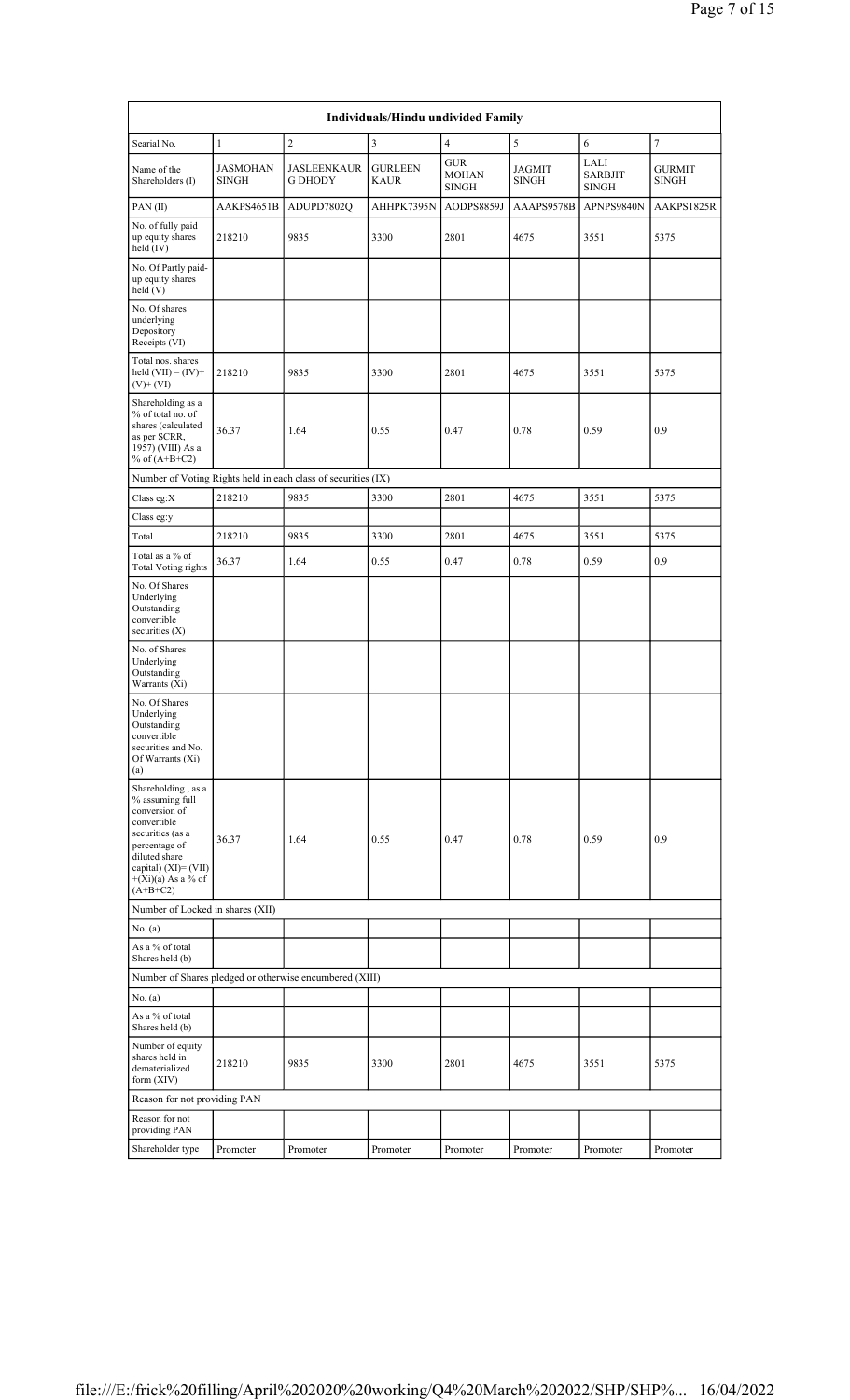|                                                                                                                                                                                           | Individuals/Hindu undivided Family                            |                       |  |  |  |  |
|-------------------------------------------------------------------------------------------------------------------------------------------------------------------------------------------|---------------------------------------------------------------|-----------------------|--|--|--|--|
| Searial No.                                                                                                                                                                               | 8                                                             |                       |  |  |  |  |
| Name of the<br>Shareholders (I)                                                                                                                                                           | <b>SONU SINGH</b>                                             | Click here to go back |  |  |  |  |
| PAN(II)                                                                                                                                                                                   | AIDPS0766J                                                    | Total                 |  |  |  |  |
| No. of fully paid<br>up equity shares<br>held $(IV)$                                                                                                                                      | 3925                                                          | 251672                |  |  |  |  |
| No. Of Partly paid-<br>up equity shares<br>held $(V)$                                                                                                                                     |                                                               |                       |  |  |  |  |
| No. Of shares<br>underlying<br>Depository<br>Receipts (VI)                                                                                                                                |                                                               |                       |  |  |  |  |
| Total nos. shares<br>held $(VII) = (IV) +$<br>$(V)+(VI)$                                                                                                                                  | 3925                                                          | 251672                |  |  |  |  |
| Shareholding as a<br>% of total no. of<br>shares (calculated<br>as per SCRR,<br>1957) (VIII) As a<br>% of $(A+B+C2)$                                                                      | 0.65                                                          | 41.95                 |  |  |  |  |
|                                                                                                                                                                                           | Number of Voting Rights held in each class of securities (IX) |                       |  |  |  |  |
| Class eg:X                                                                                                                                                                                | 3925                                                          | 251672                |  |  |  |  |
| Class eg:y                                                                                                                                                                                |                                                               |                       |  |  |  |  |
| Total                                                                                                                                                                                     | 3925                                                          | 251672                |  |  |  |  |
| Total as a % of<br><b>Total Voting rights</b>                                                                                                                                             | 0.65                                                          | 41.95                 |  |  |  |  |
| No. Of Shares<br>Underlying<br>Outstanding<br>convertible<br>securities $(X)$                                                                                                             |                                                               |                       |  |  |  |  |
| No. of Shares<br>Underlying<br>Outstanding<br>Warrants (Xi)                                                                                                                               |                                                               |                       |  |  |  |  |
| No. Of Shares<br>Underlying<br>Outstanding<br>convertible<br>securities and No.<br>Of Warrants (Xi)<br>(a)                                                                                |                                                               |                       |  |  |  |  |
| Shareholding, as a<br>% assuming full<br>conversion of<br>convertible<br>securities (as a<br>percentage of<br>diluted share<br>capital) (XI)= (VII)<br>$+(Xi)(a)$ As a % of<br>$(A+B+C2)$ | 0.65                                                          | 41.95                 |  |  |  |  |
| Number of Locked in shares (XII)                                                                                                                                                          |                                                               |                       |  |  |  |  |
| No. (a)                                                                                                                                                                                   |                                                               |                       |  |  |  |  |
| As a % of total<br>Shares held (b)                                                                                                                                                        |                                                               |                       |  |  |  |  |
|                                                                                                                                                                                           | Number of Shares pledged or otherwise encumbered (XIII)       |                       |  |  |  |  |
| No. (a)                                                                                                                                                                                   |                                                               |                       |  |  |  |  |
| As a % of total<br>Shares held (b)                                                                                                                                                        |                                                               |                       |  |  |  |  |
| Number of equity<br>shares held in<br>dematerialized<br>form $(XIV)$                                                                                                                      | 3925                                                          | 251672                |  |  |  |  |
| Reason for not providing PAN                                                                                                                                                              |                                                               |                       |  |  |  |  |
| Reason for not<br>providing PAN                                                                                                                                                           |                                                               |                       |  |  |  |  |
| Shareholder type                                                                                                                                                                          | Promoter                                                      |                       |  |  |  |  |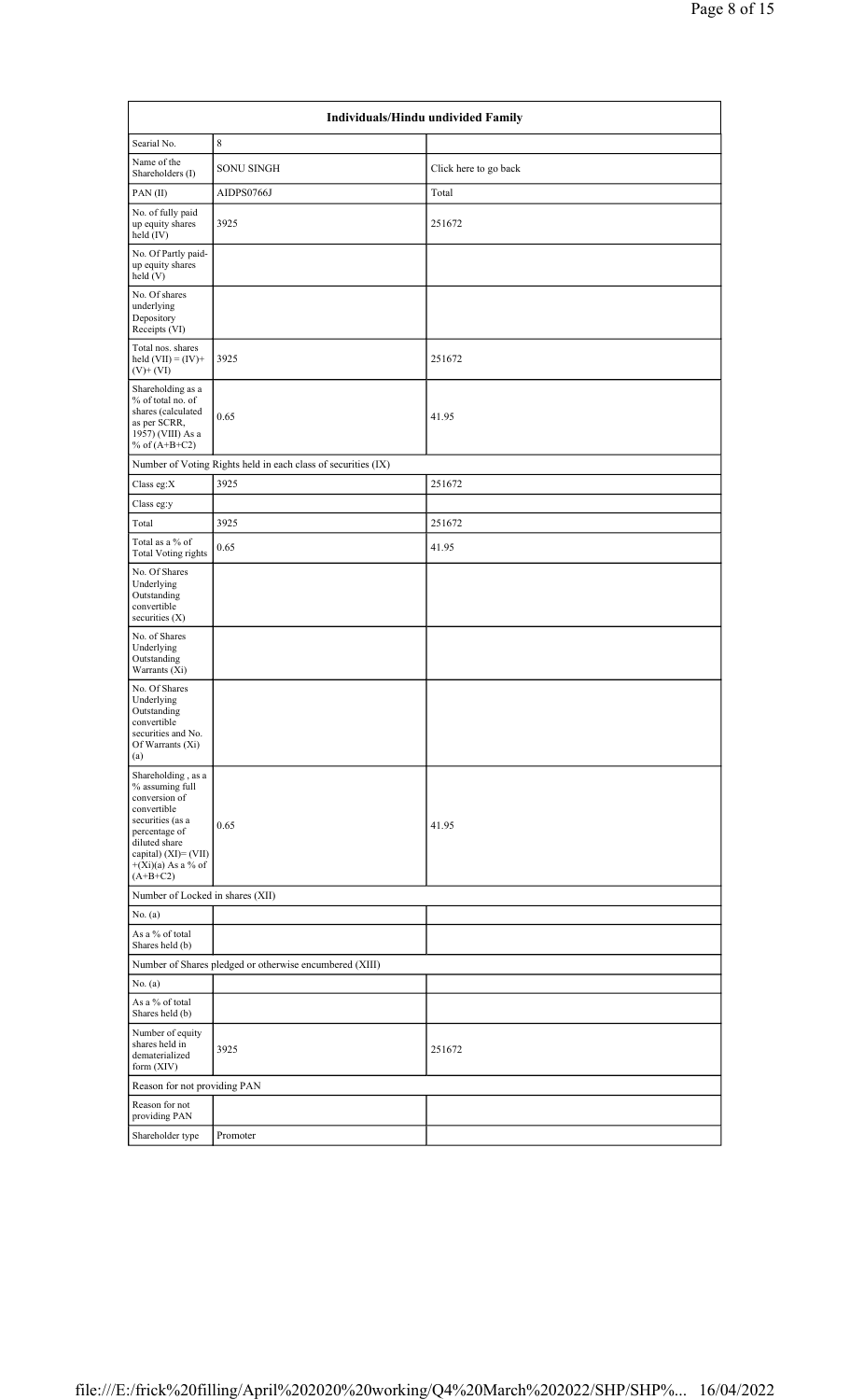| Any Other (specify)                                                                                                                                                                      |                                                               |                       |  |  |  |  |
|------------------------------------------------------------------------------------------------------------------------------------------------------------------------------------------|---------------------------------------------------------------|-----------------------|--|--|--|--|
| Searial No.                                                                                                                                                                              | $\mathbf{1}$                                                  |                       |  |  |  |  |
| Category                                                                                                                                                                                 | <b>Bodies Corporate</b>                                       | Click here to go back |  |  |  |  |
| Name of the<br>Shareholders (I)                                                                                                                                                          | M S KOLD HOLD INDUSTRIES (P) LTD                              |                       |  |  |  |  |
| PAN(II)                                                                                                                                                                                  | AAACM5485G                                                    | Total                 |  |  |  |  |
| No. of the<br>Shareholders (I)                                                                                                                                                           | 1                                                             | $\mathbf{1}$          |  |  |  |  |
| No. of fully paid<br>up equity shares<br>held (IV)                                                                                                                                       | 11865                                                         | 11865                 |  |  |  |  |
| No. Of Partly paid-<br>up equity shares<br>$\text{held}$ (V)                                                                                                                             |                                                               |                       |  |  |  |  |
| No. Of shares<br>underlying<br>Depository<br>Receipts (VI)                                                                                                                               |                                                               |                       |  |  |  |  |
| Total nos. shares<br>held $(VII) = (IV) +$<br>$(V)+(VI)$                                                                                                                                 | 11865                                                         | 11865                 |  |  |  |  |
| Shareholding as a<br>% of total no. of<br>shares (calculated<br>as per SCRR,<br>1957) (VIII) As a<br>% of $(A+B+C2)$                                                                     | 1.98                                                          | 1.98                  |  |  |  |  |
|                                                                                                                                                                                          | Number of Voting Rights held in each class of securities (IX) |                       |  |  |  |  |
| Class eg: X                                                                                                                                                                              | 11865                                                         | 11865                 |  |  |  |  |
| Class eg:y                                                                                                                                                                               |                                                               |                       |  |  |  |  |
| Total                                                                                                                                                                                    | 11865                                                         | 11865                 |  |  |  |  |
| Total as a % of<br><b>Total Voting rights</b>                                                                                                                                            | 1.98                                                          | 1.98                  |  |  |  |  |
| No. Of Shares<br>Underlying<br>Outstanding<br>convertible<br>securities $(X)$                                                                                                            |                                                               |                       |  |  |  |  |
| No. of Shares<br>Underlying<br>Outstanding<br>Warrants (Xi)                                                                                                                              |                                                               |                       |  |  |  |  |
| No. Of Shares<br>Underlying<br>Outstanding<br>convertible<br>securities and No.<br>Of Warrants (Xi)<br>(a)                                                                               |                                                               |                       |  |  |  |  |
| Shareholding, as a<br>% assuming full<br>conversion of<br>convertible<br>securities (as a<br>percentage of<br>diluted share<br>capital) $(XI) = (VII)$<br>$+(X)$ As a % of<br>$(A+B+C2)$ | 1.98                                                          | 1.98                  |  |  |  |  |
| Number of Locked in shares (XII)                                                                                                                                                         |                                                               |                       |  |  |  |  |
| No. (a)                                                                                                                                                                                  |                                                               |                       |  |  |  |  |
| As a % of total<br>Shares held (b)                                                                                                                                                       |                                                               |                       |  |  |  |  |
|                                                                                                                                                                                          | Number of Shares pledged or otherwise encumbered (XIII)       |                       |  |  |  |  |
| No. (a)<br>As a % of total                                                                                                                                                               |                                                               |                       |  |  |  |  |
| Shares held (b)                                                                                                                                                                          |                                                               |                       |  |  |  |  |
| Number of equity<br>shares held in<br>dematerialized<br>form $(XIV)$                                                                                                                     | 11865                                                         | 11865                 |  |  |  |  |
| Reason for not providing PAN                                                                                                                                                             |                                                               |                       |  |  |  |  |
| Reason for not<br>providing PAN                                                                                                                                                          |                                                               |                       |  |  |  |  |
| Shareholder type                                                                                                                                                                         | Promoter                                                      |                       |  |  |  |  |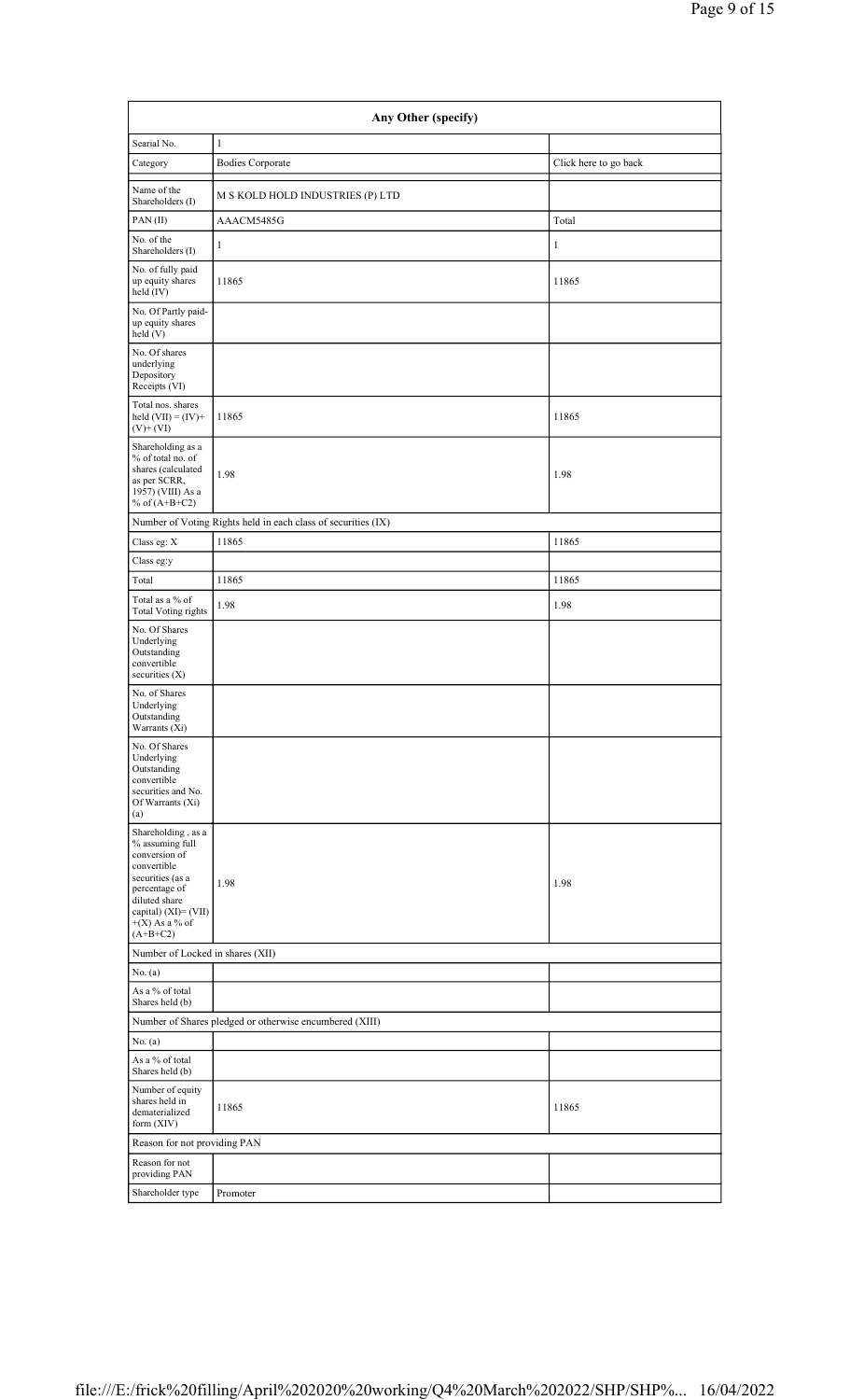|                                                                                                                                                                                       | Individuals (NonResident Individuals/ Foreign Individuals)    |                       |  |  |  |  |
|---------------------------------------------------------------------------------------------------------------------------------------------------------------------------------------|---------------------------------------------------------------|-----------------------|--|--|--|--|
| Searial No.                                                                                                                                                                           | $\mathbf{1}$                                                  |                       |  |  |  |  |
| Name of the<br>Shareholders (I)                                                                                                                                                       | Jang Bahadur Singh                                            | Click here to go back |  |  |  |  |
| PAN(II)                                                                                                                                                                               | DCFPS9031B                                                    | Total                 |  |  |  |  |
| No. of fully paid<br>up equity shares<br>held (IV)                                                                                                                                    | 120001                                                        | 120001                |  |  |  |  |
| No. Of Partly paid-<br>up equity shares<br>held(V)                                                                                                                                    |                                                               |                       |  |  |  |  |
| No. Of shares<br>underlying<br>Depository<br>Receipts (VI)                                                                                                                            |                                                               |                       |  |  |  |  |
| Total nos. shares<br>held $(VII) = (IV) +$<br>$(V)+(VI)$                                                                                                                              | 120001                                                        | 120001                |  |  |  |  |
| Shareholding as a<br>% of total no. of<br>shares (calculated<br>as per SCRR,<br>1957) (VIII) As a<br>% of $(A+B+C2)$                                                                  | 20                                                            | 20                    |  |  |  |  |
|                                                                                                                                                                                       | Number of Voting Rights held in each class of securities (IX) |                       |  |  |  |  |
| Class eg: X                                                                                                                                                                           | 120001                                                        | 120001                |  |  |  |  |
| Class eg:y                                                                                                                                                                            |                                                               |                       |  |  |  |  |
| Total                                                                                                                                                                                 | 120001                                                        | 120001                |  |  |  |  |
| Total as a % of<br><b>Total Voting rights</b>                                                                                                                                         | 20                                                            | 20                    |  |  |  |  |
| No. Of Shares<br>Underlying<br>Outstanding<br>convertible<br>securities (X)                                                                                                           |                                                               |                       |  |  |  |  |
| No. of Shares<br>Underlying<br>Outstanding<br>Warrants (Xi)                                                                                                                           |                                                               |                       |  |  |  |  |
| No. Of Shares<br>Underlying<br>Outstanding<br>convertible<br>securities and No.<br>Of Warrants (Xi)<br>(a)                                                                            |                                                               |                       |  |  |  |  |
| Shareholding, as a<br>% assuming full<br>conversion of<br>convertible<br>securities (as a<br>percentage of<br>diluted share<br>capital) (XI)= (VII)<br>$+(X)$ As a % of<br>$(A+B+C2)$ | 20                                                            | 20                    |  |  |  |  |
| Number of Locked in shares (XII)                                                                                                                                                      |                                                               |                       |  |  |  |  |
| No. $(a)$                                                                                                                                                                             |                                                               |                       |  |  |  |  |
| As a % of total<br>Shares held (b)                                                                                                                                                    |                                                               |                       |  |  |  |  |
|                                                                                                                                                                                       | Number of Shares pledged or otherwise encumbered (XIII)       |                       |  |  |  |  |
| No. (a)                                                                                                                                                                               |                                                               |                       |  |  |  |  |
| As a % of total<br>Shares held (b)                                                                                                                                                    |                                                               |                       |  |  |  |  |
| Number of equity<br>shares held in<br>dematerialized<br>form (XIV)                                                                                                                    | 120001                                                        | 120001                |  |  |  |  |
| Reason for not providing PAN                                                                                                                                                          |                                                               |                       |  |  |  |  |
| Reason for not<br>providing PAN                                                                                                                                                       |                                                               |                       |  |  |  |  |
| Shareholder type                                                                                                                                                                      | Promoter                                                      |                       |  |  |  |  |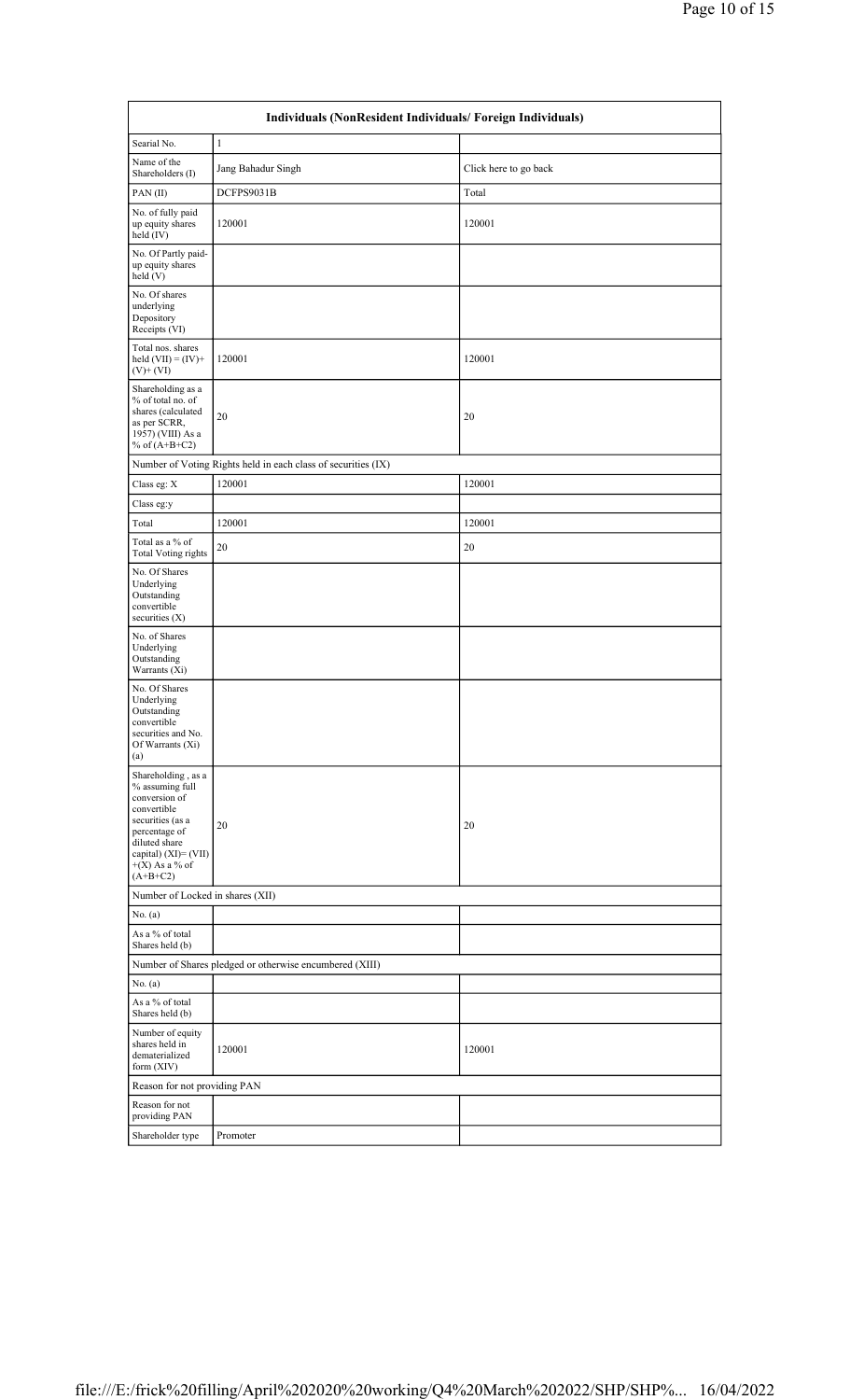|                                                                                                                                                                                          | <b>Insurance Companies</b>                                    |                       |  |  |  |  |  |
|------------------------------------------------------------------------------------------------------------------------------------------------------------------------------------------|---------------------------------------------------------------|-----------------------|--|--|--|--|--|
| Searial No.                                                                                                                                                                              | 1                                                             |                       |  |  |  |  |  |
| Name of the<br>Shareholders (I)                                                                                                                                                          | 3                                                             | Click here to go back |  |  |  |  |  |
| PAN(II)                                                                                                                                                                                  | AAACN4165C                                                    | Total                 |  |  |  |  |  |
| No. of fully paid<br>up equity shares<br>held (IV)                                                                                                                                       | 24000                                                         | 24000                 |  |  |  |  |  |
| No. Of Partly paid-<br>up equity shares<br>held(V)                                                                                                                                       |                                                               |                       |  |  |  |  |  |
| No. Of shares<br>underlying<br>Depository<br>Receipts (VI)                                                                                                                               |                                                               |                       |  |  |  |  |  |
| Total nos. shares<br>held $(VII) = (IV) +$<br>$(V)+(VI)$                                                                                                                                 | 24000                                                         | 24000                 |  |  |  |  |  |
| Shareholding as a<br>% of total no. of<br>shares (calculated<br>as per SCRR,<br>1957) (VIII) As a<br>% of $(A+B+C2)$                                                                     | $\overline{4}$                                                | 4                     |  |  |  |  |  |
|                                                                                                                                                                                          | Number of Voting Rights held in each class of securities (IX) |                       |  |  |  |  |  |
| Class eg: X                                                                                                                                                                              | 24000                                                         | 24000                 |  |  |  |  |  |
| Class eg:y                                                                                                                                                                               |                                                               |                       |  |  |  |  |  |
| Total                                                                                                                                                                                    | 24000                                                         | 24000                 |  |  |  |  |  |
| Total as a % of<br><b>Total Voting rights</b>                                                                                                                                            | $\overline{4}$                                                | $\overline{4}$        |  |  |  |  |  |
| No. Of Shares<br>Underlying<br>Outstanding<br>convertible<br>securities (X)                                                                                                              |                                                               |                       |  |  |  |  |  |
| No. of Shares<br>Underlying<br>Outstanding<br>Warrants (Xi)                                                                                                                              |                                                               |                       |  |  |  |  |  |
| No. Of Shares<br>Underlying<br>Outstanding<br>convertible<br>securities and No.<br>Of Warrants (Xi)<br>(a)                                                                               |                                                               |                       |  |  |  |  |  |
| Shareholding, as a<br>% assuming full<br>conversion of<br>convertible<br>securities (as a<br>percentage of<br>diluted share<br>capital) $(XI) = (VII)$<br>$+(X)$ As a % of<br>$(A+B+C2)$ | $\overline{4}$                                                | 4                     |  |  |  |  |  |
| Number of Locked in shares (XII)                                                                                                                                                         |                                                               |                       |  |  |  |  |  |
| No. (a)                                                                                                                                                                                  |                                                               |                       |  |  |  |  |  |
| As a % of total<br>Shares held (b)                                                                                                                                                       |                                                               |                       |  |  |  |  |  |
| Number of equity<br>shares held in<br>dematerialized<br>form $(XIV)$                                                                                                                     | 24000                                                         | 24000                 |  |  |  |  |  |
| Reason for not providing PAN                                                                                                                                                             |                                                               |                       |  |  |  |  |  |
| Reason for not<br>providing PAN                                                                                                                                                          |                                                               |                       |  |  |  |  |  |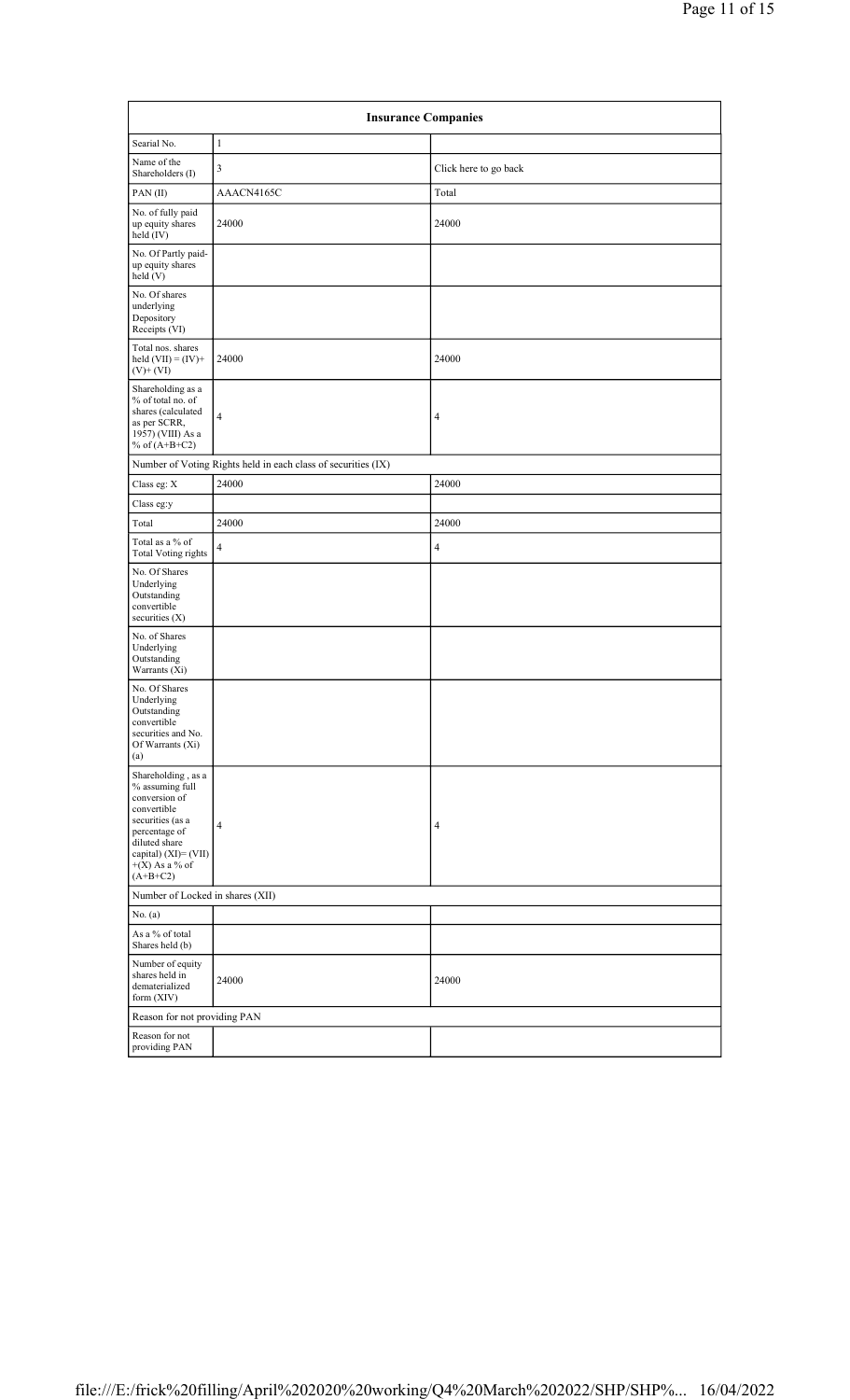| Individuals - ii. Individual shareholders holding nominal share capital in excess of Rs. 2 lakhs.                                                                                        |                                                               |                       |  |  |  |
|------------------------------------------------------------------------------------------------------------------------------------------------------------------------------------------|---------------------------------------------------------------|-----------------------|--|--|--|
| Searial No.                                                                                                                                                                              | $\mathbf{1}$                                                  |                       |  |  |  |
| Name of the<br>Shareholders (I)                                                                                                                                                          | Mahendra Girdharilal                                          | Click here to go back |  |  |  |
| PAN(II)                                                                                                                                                                                  | AAAPW1327L                                                    | Total                 |  |  |  |
| No. of fully paid<br>up equity shares<br>held (IV)                                                                                                                                       | 32364                                                         | 32364                 |  |  |  |
| No. Of Partly paid-<br>up equity shares<br>held(V)                                                                                                                                       |                                                               |                       |  |  |  |
| No. Of shares<br>underlying<br>Depository<br>Receipts (VI)                                                                                                                               |                                                               |                       |  |  |  |
| Total nos. shares<br>held $(VII) = (IV) +$<br>$(V)+(VI)$                                                                                                                                 | 32364                                                         | 32364                 |  |  |  |
| Shareholding as a<br>% of total no. of<br>shares (calculated<br>as per SCRR,<br>1957) (VIII) As a<br>% of $(A+B+C2)$                                                                     | 5.39                                                          | 5.39                  |  |  |  |
|                                                                                                                                                                                          | Number of Voting Rights held in each class of securities (IX) |                       |  |  |  |
| Class eg: X                                                                                                                                                                              | 32364                                                         | 32364                 |  |  |  |
| Class eg:y                                                                                                                                                                               |                                                               |                       |  |  |  |
| Total                                                                                                                                                                                    | 32364                                                         | 32364                 |  |  |  |
| Total as a % of<br><b>Total Voting rights</b>                                                                                                                                            | 5.39                                                          | 5.39                  |  |  |  |
| No. Of Shares<br>Underlying<br>Outstanding<br>convertible<br>securities (X)                                                                                                              |                                                               |                       |  |  |  |
| No. of Shares<br>Underlying<br>Outstanding<br>Warrants (Xi)                                                                                                                              |                                                               |                       |  |  |  |
| No. Of Shares<br>Underlying<br>Outstanding<br>convertible<br>securities and No.<br>Of Warrants (Xi)<br>(a)                                                                               |                                                               |                       |  |  |  |
| Shareholding, as a<br>% assuming full<br>conversion of<br>convertible<br>securities (as a<br>percentage of<br>diluted share<br>capital) $(XI) = (VII)$<br>$+(X)$ As a % of<br>$(A+B+C2)$ | 5.39                                                          | 5.39                  |  |  |  |
| Number of Locked in shares (XII)                                                                                                                                                         |                                                               |                       |  |  |  |
| No. $(a)$                                                                                                                                                                                |                                                               |                       |  |  |  |
| As a % of total<br>Shares held (b)                                                                                                                                                       |                                                               |                       |  |  |  |
| Number of equity<br>shares held in<br>dematerialized<br>form $(XIV)$                                                                                                                     | 32364                                                         | 32364                 |  |  |  |
| Reason for not providing PAN                                                                                                                                                             |                                                               |                       |  |  |  |
| Reason for not<br>providing PAN                                                                                                                                                          |                                                               |                       |  |  |  |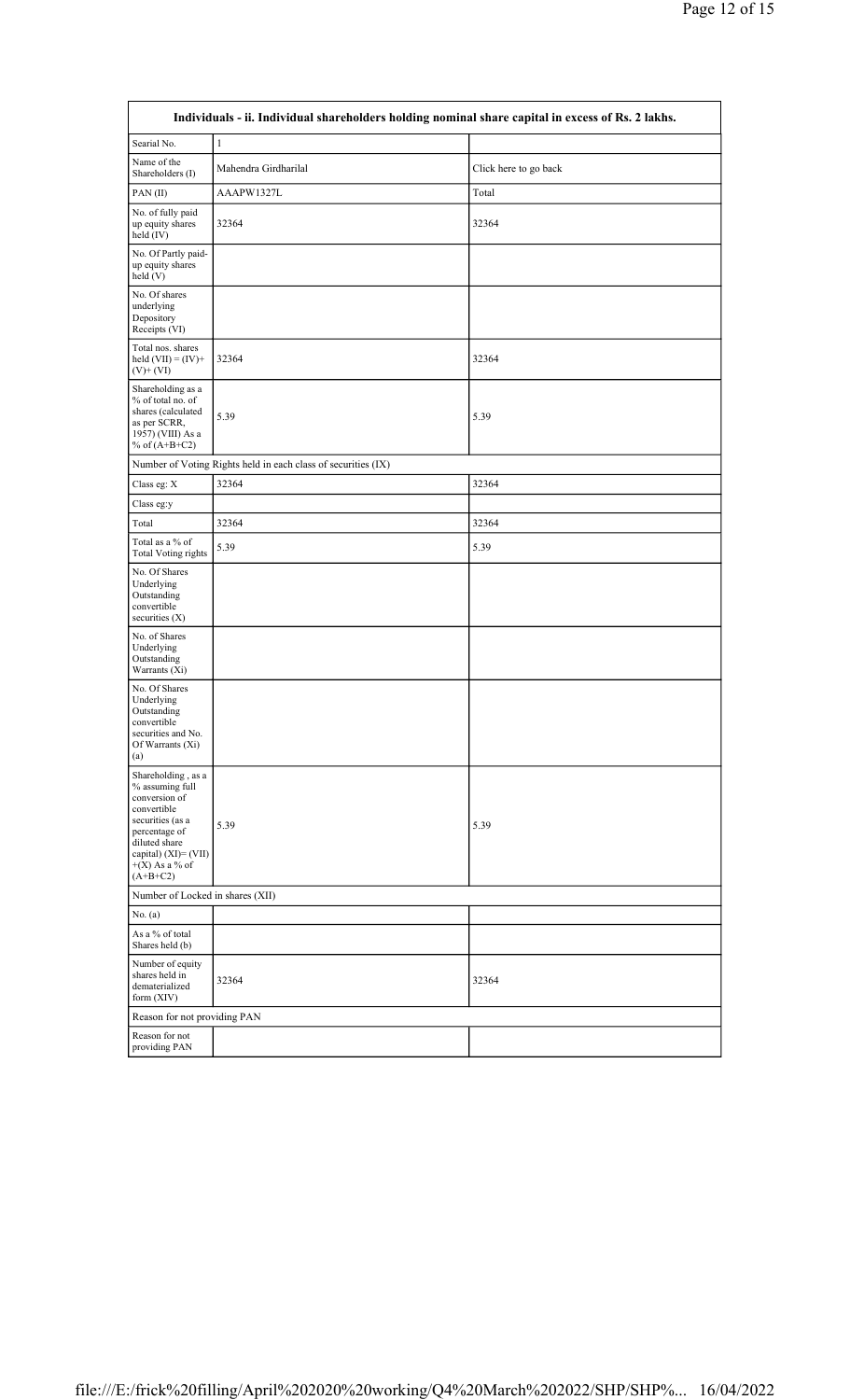| Any Other (specify)                                                                                                                                                                      |                            |                |                |                  |                              |                                           |  |
|------------------------------------------------------------------------------------------------------------------------------------------------------------------------------------------|----------------------------|----------------|----------------|------------------|------------------------------|-------------------------------------------|--|
| Searial No.                                                                                                                                                                              | $\mathbf{1}$               | $\sqrt{2}$     | $\mathfrak{Z}$ | $\overline{4}$   | 5                            | 6                                         |  |
| Category                                                                                                                                                                                 | <b>Bodies</b><br>Corporate | LLP            | <b>HUF</b>     | Trusts           | Non-Resident Indian<br>(NRI) | Non-Resident Indian (NRI)                 |  |
| Category / More<br>than 1 percentage                                                                                                                                                     | Category                   | Category       | Category       | Category         | Category                     | More than 1 percentage of<br>shareholding |  |
| Name of the<br>Shareholders (I)                                                                                                                                                          |                            |                |                |                  |                              | Rajendra Dorian Punj                      |  |
| PAN(II)                                                                                                                                                                                  |                            |                |                |                  |                              | AMHPP6005B                                |  |
| No. of the<br>Shareholders (I)                                                                                                                                                           | 28                         | $\overline{4}$ | 33             | $\mathbf{1}$     | 21                           | $\mathbf{1}$                              |  |
| No. of fully paid<br>up equity shares<br>held (IV)                                                                                                                                       | 8048                       | 307            | 3243           | 14               | 10805                        | 8275                                      |  |
| No. Of Partly paid-<br>up equity shares<br>held (V)                                                                                                                                      |                            |                |                |                  |                              |                                           |  |
| No. Of shares<br>underlying<br>Depository<br>Receipts (VI)                                                                                                                               |                            |                |                |                  |                              |                                           |  |
| Total nos. shares<br>held $(VII) = (IV) +$<br>$(V)$ + $(VI)$                                                                                                                             | 8048                       | 307            | 3243           | 14               | 10805                        | 8275                                      |  |
| Shareholding as a<br>% of total no. of<br>shares (calculated<br>as per SCRR,<br>1957) (VIII) As a<br>% of $(A+B+C2)$                                                                     | 1.34                       | 0.05           | 0.54           | $\boldsymbol{0}$ | 1.8                          | 1.38                                      |  |
| Number of Voting Rights held in each class of securities (IX)                                                                                                                            |                            |                |                |                  |                              |                                           |  |
| Class eg: X                                                                                                                                                                              | 8048                       | 307            | 3243           | 14               | 10805                        | 8275                                      |  |
| Class eg:y                                                                                                                                                                               |                            |                |                |                  |                              |                                           |  |
| Total                                                                                                                                                                                    | 8048                       | 307            | 3243           | 14               | 10805                        | 8275                                      |  |
| Total as a % of<br><b>Total Voting rights</b>                                                                                                                                            | 1.34                       | 0.05           | 0.54           | $\overline{0}$   | 1.8                          | 1.38                                      |  |
| No. Of Shares<br>Underlying<br>Outstanding<br>convertible<br>securities $(X)$                                                                                                            |                            |                |                |                  |                              |                                           |  |
| No. of Shares<br>Underlying<br>Outstanding<br>Warrants (Xi)                                                                                                                              |                            |                |                |                  |                              |                                           |  |
| No. Of Shares<br>Underlying<br>Outstanding<br>convertible<br>securities and No.<br>Of Warrants (Xi)<br>(a)                                                                               |                            |                |                |                  |                              |                                           |  |
| Shareholding, as a<br>% assuming full<br>conversion of<br>convertible<br>securities (as a<br>percentage of<br>diluted share<br>capital) $(XI) = (VII)$<br>$+(X)$ As a % of<br>$(A+B+C2)$ | 1.34                       | 0.05           | 0.54           | $\boldsymbol{0}$ | 1.8                          | 1.38                                      |  |
| Number of Locked in shares (XII)                                                                                                                                                         |                            |                |                |                  |                              |                                           |  |
| No. (a)                                                                                                                                                                                  |                            |                |                |                  |                              |                                           |  |
| As a % of total<br>Shares held (b)                                                                                                                                                       |                            |                |                |                  |                              |                                           |  |
| Number of equity<br>shares held in<br>dematerialized<br>form (XIV)                                                                                                                       | 7848                       | 307            | 3218           | 14               | 10805                        | 8275                                      |  |
| Reason for not providing PAN                                                                                                                                                             |                            |                |                |                  |                              |                                           |  |
| Reason for not<br>providing PAN                                                                                                                                                          |                            |                |                |                  |                              |                                           |  |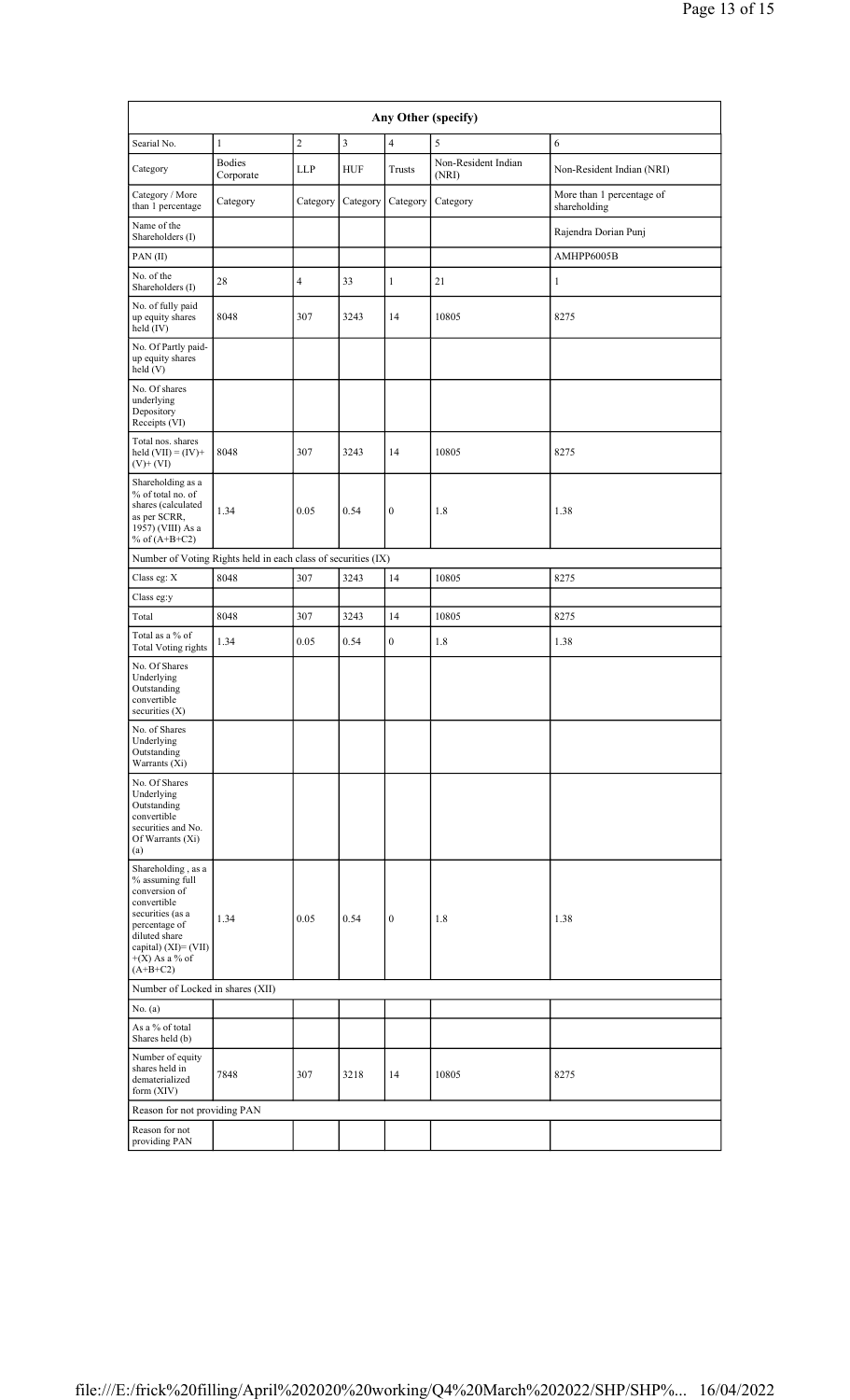| Any Other (specify)                                                                                                                                                                      |                       |  |  |  |  |  |  |
|------------------------------------------------------------------------------------------------------------------------------------------------------------------------------------------|-----------------------|--|--|--|--|--|--|
| Searial No.                                                                                                                                                                              |                       |  |  |  |  |  |  |
| Category                                                                                                                                                                                 |                       |  |  |  |  |  |  |
| Category / More<br>than 1 percentage                                                                                                                                                     |                       |  |  |  |  |  |  |
| Name of the<br>Shareholders (I)                                                                                                                                                          | Click here to go back |  |  |  |  |  |  |
| PAN(II)                                                                                                                                                                                  | Total                 |  |  |  |  |  |  |
| No. of the<br>Shareholders (I)                                                                                                                                                           | 87                    |  |  |  |  |  |  |
| No. of fully paid<br>up equity shares<br>held (IV)                                                                                                                                       | 22417                 |  |  |  |  |  |  |
| No. Of Partly paid-<br>up equity shares<br>held(V)                                                                                                                                       |                       |  |  |  |  |  |  |
| No. Of shares<br>underlying<br>Depository<br>Receipts (VI)                                                                                                                               |                       |  |  |  |  |  |  |
| Total nos. shares<br>held $(VII) = (IV) +$<br>$(V)+(VI)$                                                                                                                                 | 22417                 |  |  |  |  |  |  |
| Shareholding as a<br>% of total no. of<br>shares (calculated<br>as per SCRR,<br>1957) (VIII) As a<br>% of $(A+B+C2)$                                                                     | 3.73                  |  |  |  |  |  |  |
| Number of Voting Rights held in each class of securities (IX)                                                                                                                            |                       |  |  |  |  |  |  |
| Class eg: X                                                                                                                                                                              | 22417                 |  |  |  |  |  |  |
| Class eg:y                                                                                                                                                                               |                       |  |  |  |  |  |  |
| Total                                                                                                                                                                                    | 22417                 |  |  |  |  |  |  |
| Total as a % of<br><b>Total Voting rights</b>                                                                                                                                            | 3.73                  |  |  |  |  |  |  |
| No. Of Shares<br>Underlying<br>Outstanding<br>convertible<br>securities $(X)$                                                                                                            |                       |  |  |  |  |  |  |
| No. of Shares<br>Underlying<br>Outstanding<br>Warrants (Xi)                                                                                                                              |                       |  |  |  |  |  |  |
| No. Of Shares<br>Underlying<br>Outstanding<br>convertible<br>securities and No.<br>Of Warrants (Xi)<br>(a)                                                                               |                       |  |  |  |  |  |  |
| Shareholding, as a<br>% assuming full<br>conversion of<br>convertible<br>securities (as a<br>percentage of<br>diluted share<br>capital) $(XI) = (VII)$<br>$+(X)$ As a % of<br>$(A+B+C2)$ | 3.73                  |  |  |  |  |  |  |
| Number of Locked in shares (XII)                                                                                                                                                         |                       |  |  |  |  |  |  |
| No. (a)                                                                                                                                                                                  |                       |  |  |  |  |  |  |
| As a % of total<br>Shares held (b)                                                                                                                                                       |                       |  |  |  |  |  |  |
| Number of equity<br>shares held in<br>dematerialized<br>form (XIV)                                                                                                                       | 22192                 |  |  |  |  |  |  |
| Reason for not providing PAN                                                                                                                                                             |                       |  |  |  |  |  |  |
| Reason for not<br>providing PAN                                                                                                                                                          |                       |  |  |  |  |  |  |